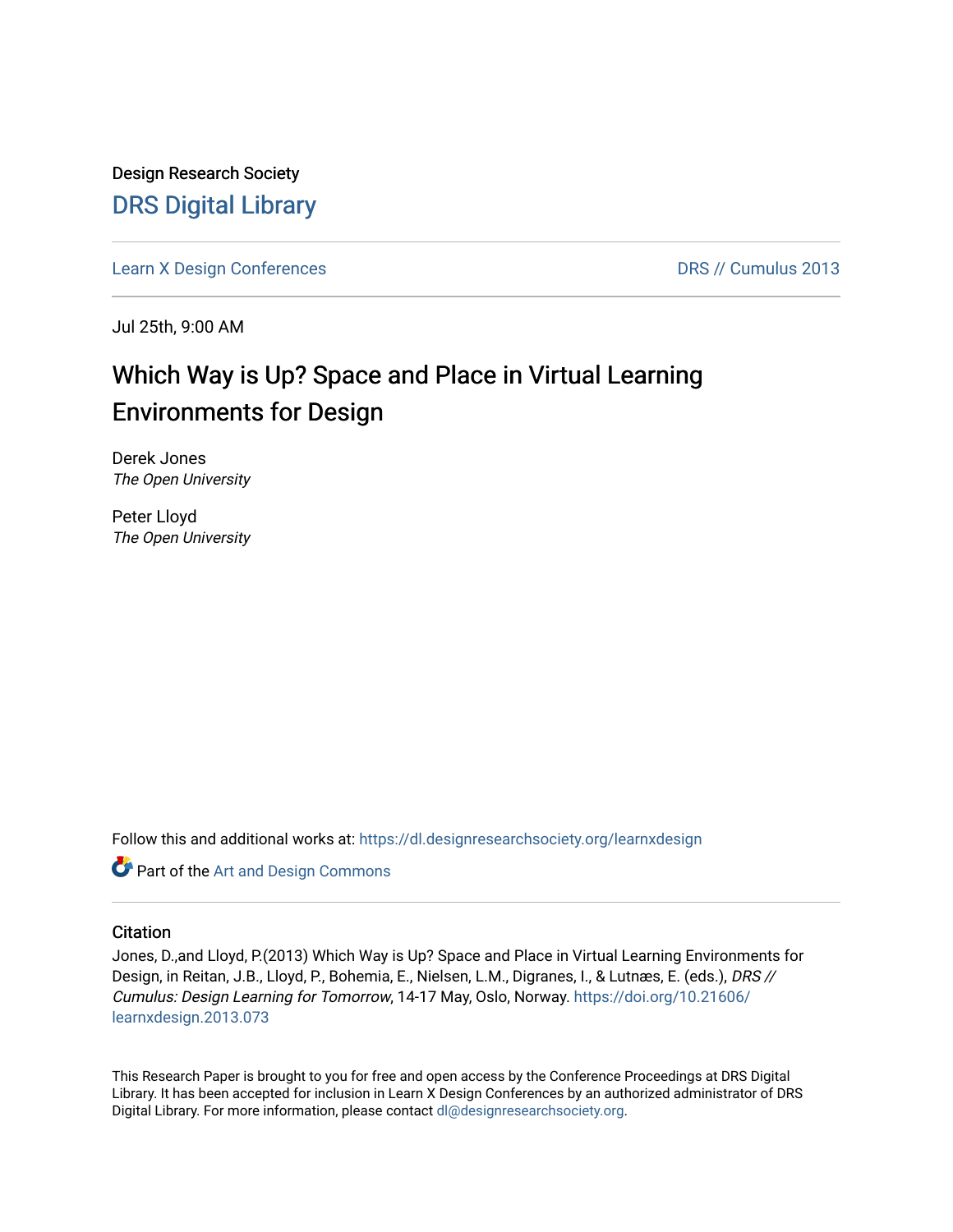DRS // CUMULUS 2013 2nd International Conference for Design Education Researchers Oslo, 14–17 May 2013



# **Which Way is Up? Space and Place in Virtual Learning Environments for Design**

Derek JONES\* and Peter LLOYD The Open University

> *Abstract: The role of 'place' in design education is essential in providing a structured learning experience that can be trusted and which allows dynamic social connections to emerge in the development of reflective practice. With increasing demand for distance and online learning resources, this paper considers how such a sense of place can be arrived at using 'virtual architecture'. Analogies with physical architectural space – for example 'homes', 'forums', 'studios', 'libraries' can be useful, but in many ways the opportunities for design learning in virtual architecture go far beyond what is possible with physical architecture. We describe how the virtual architecture of an Open University course in Design Thinking has consciously tried to create place rather than space, in crafting an environment with intrinsic learning opportunities, and the benefits this has brought to students studying the course.*

*Keywords: Place, space, design education, virtual learning environments, phenomenology.* 

 $\overline{a}$ 

<sup>\*</sup> Corresponding author: Open Universtity | UK | e-mail: Derek.jones@open.ac.uk

Copyright © 2013. Copyright in each paper on this conference proceedings is the property of the author(s). Permission is granted to reproduce copies of these works for purposes relevant to the above conference, provided that the author(s), source and copyright notice are included on each copy. For other uses, including extended quotation, please contact the author(s).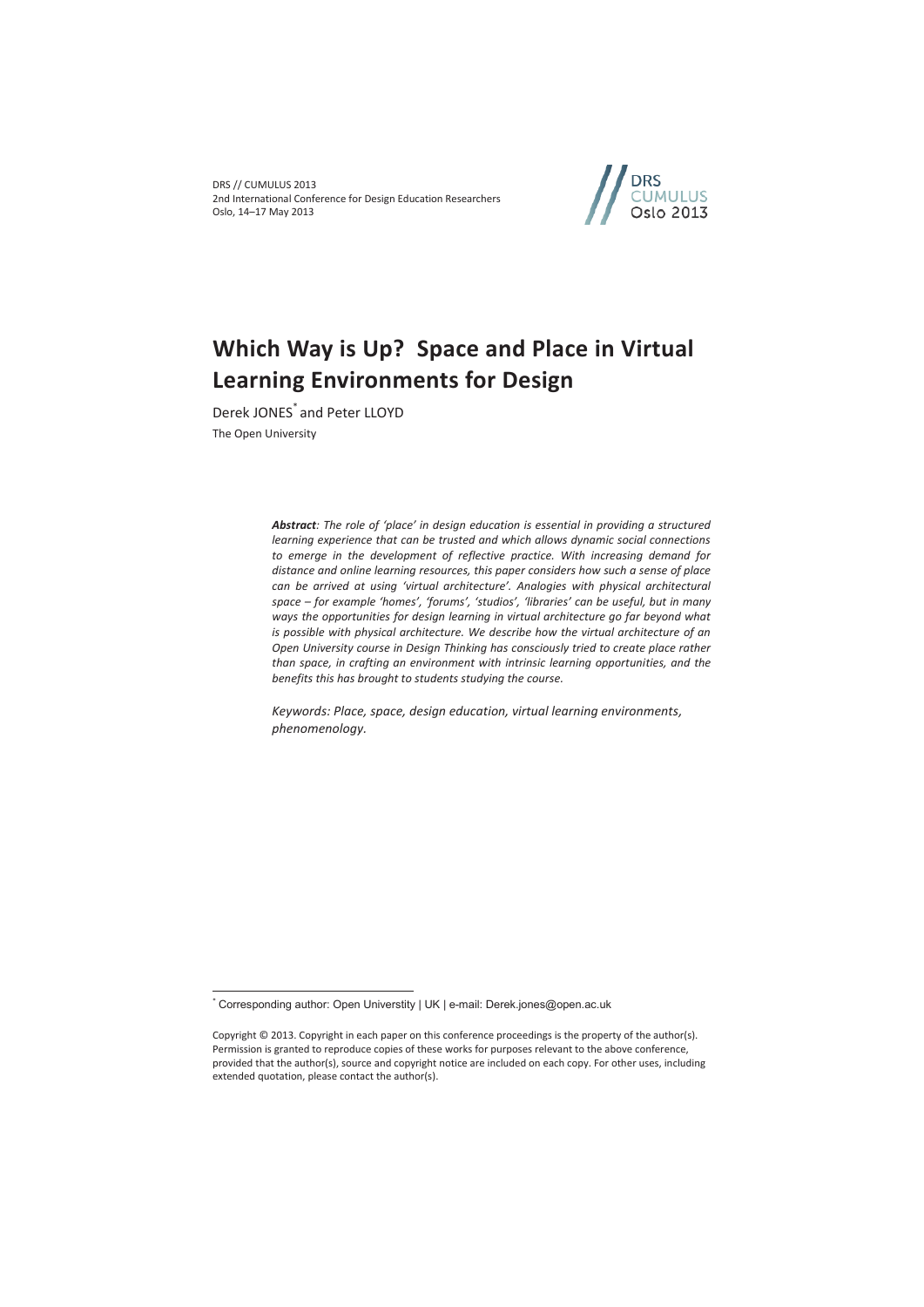# **Introduction**

In our physical world gravity is a universal force that acts downwards. It creates weight, it makes things difficult, but it also makes things possible. It's also constantly there, to the extent that we don't think about it. We experience its effects – we get tired when we climb a long staircase, for example, or are exhilarated when we can freewheel down a ramp – without necessarily thinking that it is gravity that is enabling these feelings. It also has a linguistic life. People, actions, and situations have gravity if they are serious and, as Lakoff and Johnson (1981) have argued, gravity provides us with all kinds of fundamental metaphors about how we understand (up is good, down is bad).

In the virtual world gravity does not exist, though in many ways we expect it to. We still expect things to fall from up to down, not the reverse. We can easily imagine gravity even when it doesn't act through nature. Yet we don't need it and that hints at a more complex idea of what is achievable in virtual worlds. The asymmetry in what we understand about gravity in virtual and physical worlds is less obvious for a concept like 'place' however. We have a strong sense of what 'home' is in both physical and virtual worlds, even if we can't say exactly what that is. The idea of place, then, unlike gravity, extends across the physical and virtual worlds, where, for example, strong feelings of what home is in both physical and virtual worlds seems much more familiar. Yet 'place', so central to our experience, remains an elusive concept.

In this paper we develop an idea about place in working towards applying architectural and urban design conceptions to the creation of online educational environments for design. These notions of place are then used to demonstrate some of the mechanisms for place creation in for an online Design Thinking course created by The Open University in 2010, and now studied by more than 2000 students.

## **You are here**

### *The attic and the cellar*

Gaston Bachelard, in his book The Poetics of Space (Bachelard 1994), describes architecture in a vivid, phenomenological way, exploring how we conceive the physical world around us. Rather than simply viewing our environment as a series of objective elements, Bachelard argues that we are constantly interacting with it – interpreting, filtering, and attaching our ideas and values to it. The ideas we conceive about our environment are, then, every bit as important as the physical things we perceive. Bachelard uses the examples of the cellar and attic as two very different conceptions of place in a house:

Verticality is ensured by the polarity of cellar and attic, the marks of which are so deep that, in a way, they open up two very different perspectives for a phenomenology of the imagination. (Bachelard 1994)

Bachelard is suggesting that there is something very different in our conception of going up to the attic when compared to going down to the cellar. We not only perceive the attic and cellar, we react to them as very different objects with different values attached. For Bachelard, the phenomena of attic and cellar are the 'real' events – not simply the physical objects themselves. Moreover, he also suggests that these two examples, attic and cellar, are conceived so strongly that we actually generate further conceptions – that of up, down, or verticality.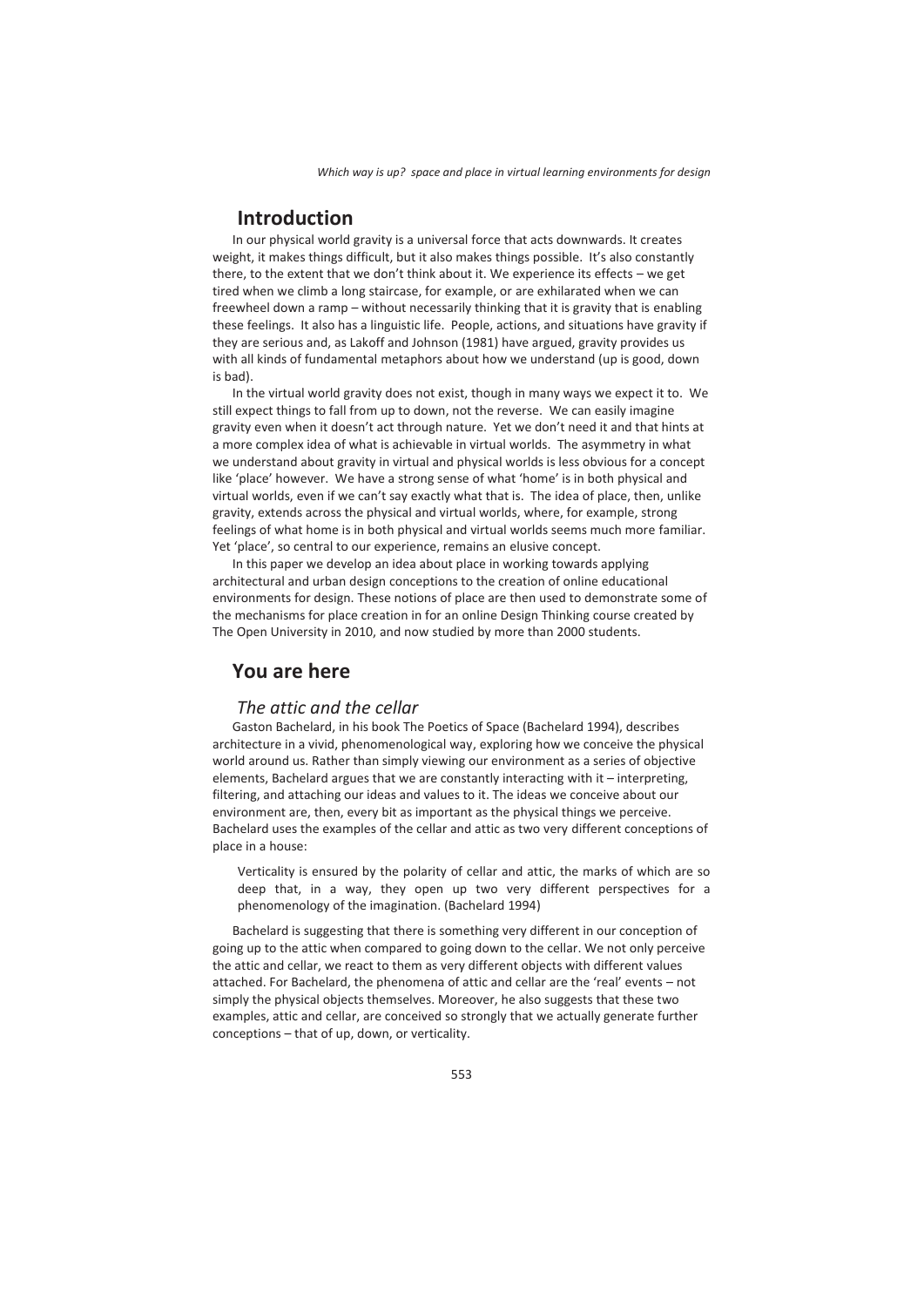It is this kind of phenomena that is of interest in this paper, the idea of the thing in our minds is necessarily different to the reality of the thing outside of our minds. The significant aspect of concern is the *conception* - the event we conceive in our minds. It is argued that this conception is a fundamental aspect of place and place creation.

#### *Doorways*

Other writers and practitioners have argued in similar ways to Bachelard. The architect Aldo van Eyck refers to 'occasions' in architecture, giving the example of a doorway as a "…localised setting for a wonderful human gesture." (Smithson 1968). Bloomer & Moore write:

 The feeling of buildings and our sense of dwelling within them are more fundamental to our architectural experience than the information they give us. (Bloomer and Moore 1977)

Some architects clearly think more in terms of the human behaviour in place. The Dutch architect Herman Hertzberger famously made the behaviour of people a priority in his architecture, proposing the existence of 'arch-forms'; underlying spatial arrangements that have meaning when human interaction with them takes place (Hertzberger 1991).

But in none of these examples are explicit definitions of place given that might be of useful application in any sense other than the general. Indeed, for many of the architects, designers and writers quoted above, it is only through the use of extensive written and verbal exploration that we are able to achieve any understanding of the particular aspects of place. As with phenomenology, we are able to understand what is meant by place in architecture, and can even discuss it at length, but it is difficult to be explicit or precise about the particular aspects we might predictably use to create place from nothing. The American architect Louis Khan summed this up perfectly in architectural terms:

The Agora, for instance, was a place of happening … a recognition of something which you can't define, but must be built. (Wuman 1986).

#### *Interactions*

Place is not only used as a philosophical or architectural conception. In fact, it could be argued that the disciplines of geography, sociology and ethnography have contributed just as much to our understanding of place as architecture - at least in terms of their explicit use of the word itself and attempts to incorporate the richness and complexity of place into their studies.

Theorists have drawn on these disciplines in presenting broader ideas about how spaces can be used to create place. Christopher Alexander, for example, describes the 'natural' city comprising of complex, overlapping interactions between events, objects and people, leading to the creation of 'city units' (Alexander 1966). Cities created by intentional zoning or separation of these elements (artificial cities), lead to reduced richness of experience and possibility of interaction. Meaningful and valuable human engagement with the city, Alexander argues, requires that complex and emergent events occur between things. This emergent behaviour lies at the heart of Oldenburg's concept of 'third places' (Oldenburg 1999), interstitial places of behaviour that people naturally seek out to enrich their lives.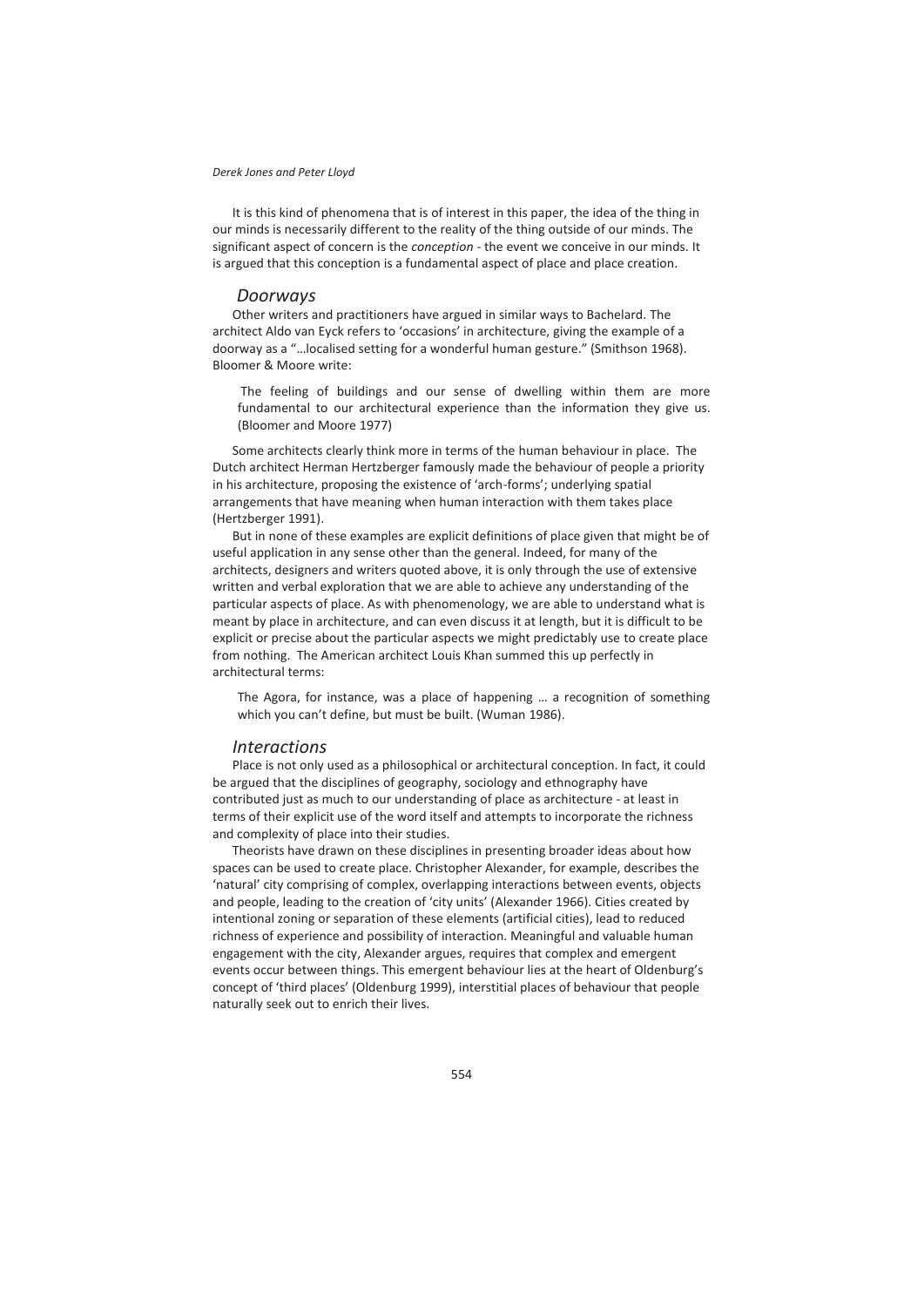These considerations of place clearly provide a strong hint that the elements that make up any place are certainly more than the physical components of that space.

#### *Did you remember where you were?*

Generating a 'mental map' of our environment is necessary to how we operate in physical space and there is a growing body of research to show the importance of spatial conception in cognition. Cognitive mapping in buildings demonstrates just how disruptive poor spatial arrangements can be to how we make, navigate, and make sense of a space (Carlson, Holscher, Shipley, & Dalton 2010).

Once understood, though, experience of physical space can be used cognitively. The technique of creating memory palaces (Yates 1992) creates a cognitive structure by using the physical experience of space. Learning to recite the complete works of Shakespeare can be achieved through interaction with place (or space that has meaning to us).

What is important in all these examples is the requirement for people to *conceive* of their environment - not simply *perceive* it. To generate the meaning or value we apply to (or take from) space, we must embody both the physical perception and the cognitive response. It is argued here that this embodiment, or conception, is some aspect of the definition of place we seek to explore in virtual space, and particularly virtual learning environments.

#### *You are here (again)*

In virtual environments, like first person computer games or virtual worlds, we have the freedom to create any shapes and spaces we wish to, though typically we tend to ape physical reality, since we believe that a translation between physical and virtual will bring with it a similar translation in meaning. 'Rules' can be generated to maintain the illusion - we make sure avatars cannot go through walls, we simulate gravity, we make use of spatial arrangements that make sense in terms of physical reality and help us to understand ourselves as being 'in' the environment.

The success of first person computer games, however, doesn't rely on a recreation of reality alone (Coyne 2003) and the success of other types of computer game is interesting to consider. This success could be due to computer games being essentially self-contained learning environments. Places to achieve, and to be recognised for that achievement.

The failure of 3D virtual learning environments then is equally interesting to consider (Doyle 2008). Directly copying physical environments (the maths building is right next door to the physics building) is a prime example of the generation of space without consideration for place. The failures of virtual university campuses, for example, are failures to recognise that complex elements in perception and conception are also required. Just as with architecture, the creation of blank space in the hope that place will emerge is fantasy.

In more traditional online spaces, such as websites, social media environments or virtual learning environments, we use 'home' pages, 'portals', 'forums' and 'navigation' to describe patterns of space and portray the virtual space being presented in a physical way. And the fact is that this works at a simple, spatial level. Dalton et al (2002) provide examples of studies into the similarities and analogies between physical and virtual environments in cognitive neuroscience and psychology. But they go further by considering the human use *in* such spaces, not simply use *of* those spaces. In other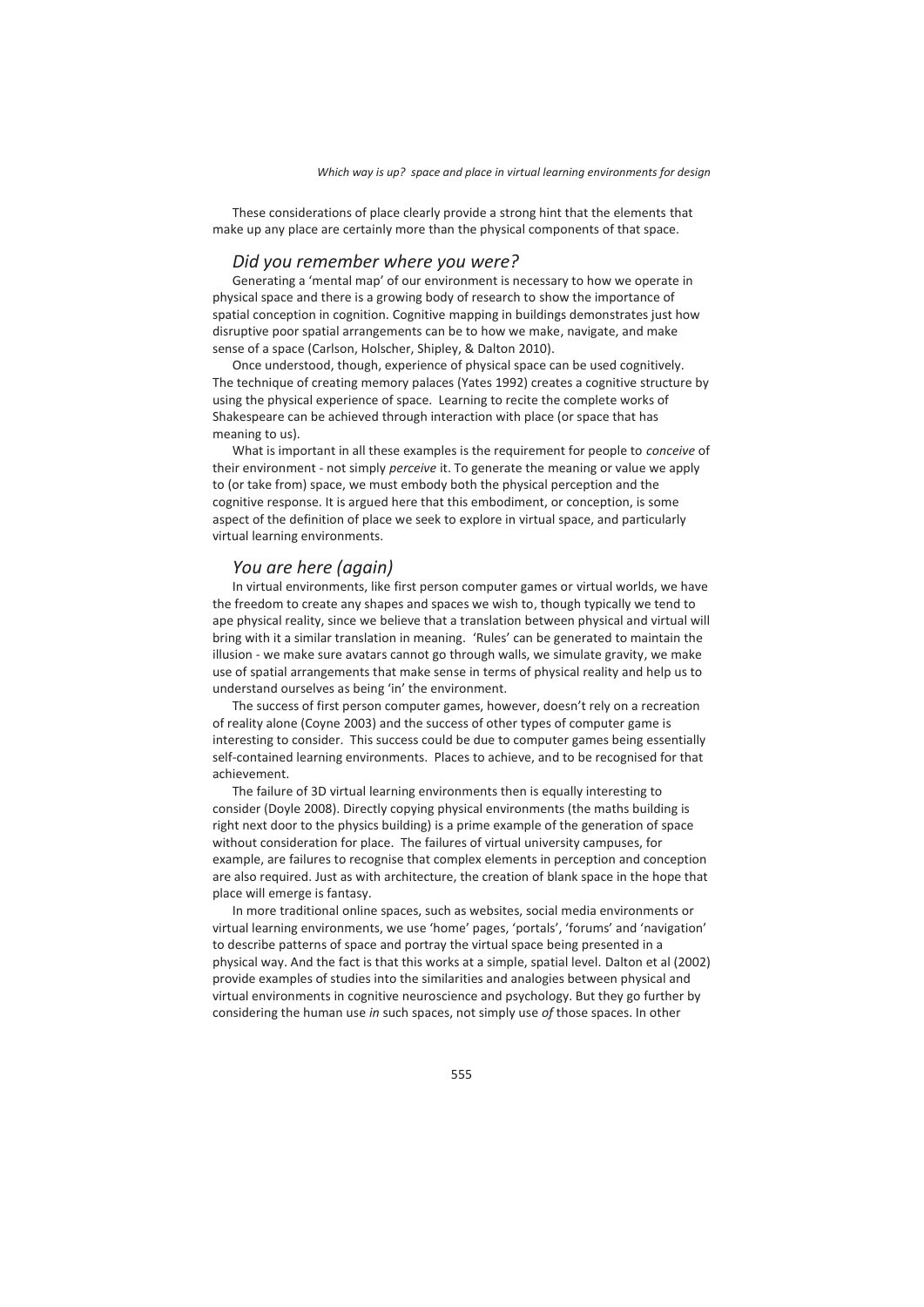words, the use of virtual space relies as much on psychological and social aspects as our use of physical space.

Virtual worlds can clearly allow complex social constructions to emerge and exist, with communities forming, for example an online blogging community, and social interaction taking place (see Twining & Footring (2008) for one of many examples of this). Even negative aspects of any socially organised system can be found (see Carr, Oliver, & Burn 2008; de Jong-Derrington & and Homewood 2008; Minocha & Tungle 2008, for examples). In each example, the complexities of social interaction we might expect to see in the physical world are present in the virtual analogy, with all the rich and emergent behaviours required for place creation evident.

The role of place may not be openly discussed by website designers but it is implicit in every element we use to structure increasingly sophisticated online environments. Indeed, talk of an environment at all presupposes an idea of architecture, rather than simple layout. And in any environment, place is an essential element in allowing human behaviour to emerge, and for learning to occur (or take place).

# **The architecture of education**

#### *The journey*

The architecture of museums has increasingly sought to educate at a deeper level than merely providing wall and floor space to show off carefully curated items. Rather than let us wander idly around, creating our own meanings and connections, we are increasingly (and ironically) led down a well-trodden path, on a 'journey of discovery'. Lloyd (2011) writes:

That hollow feeling is the feeling of being manipulated by a building with a purpose. The purpose being to deliver an experience, like a ride at a fair ground. It might seem interesting and exciting at the time, but it's soon forgotten. What we tend to remember are the people we meet, the unexpected conversations we might have, and the funny things that happen to us; the human things that connect us. Of course these things can happen in iconic buildings, but the buildings themselves aren't helping us when they manage us through an experience in our own little bubbles, coughing us up into the gift shop at the end. (Lloyd 2011)

Clark & Maher (2001), Brook & Oliver (2003), Northcote (2008) all discuss the importance of a 'sense of place' in online educational environments. Brook & Oliver refer explicitly to anecdotal evidence from teachers and note the difficulties in assigning value to particular aspects of community creation. Northcote provides lessons learned without defining the mechanisms of success, only suggesting them. Clark & Maher suggest, like Louis Khan, "Architects create space – people bring Place".

Similarly, Swan (2006) argues that successful virtual learning environments require "…a clear and consistent course structure, an instructor who interacts frequently and constructively with students, and a valued and dynamic discussion", clearly setting out that the behavioural aspects are just as important as the discrete 'physical' elements.

The analogy to notions of place described in the previous sections are striking. All note that place in an online learning environment has social and pedagogical significance. But they also recognise that the precise mechanisms for the emergence of such places are not well understood.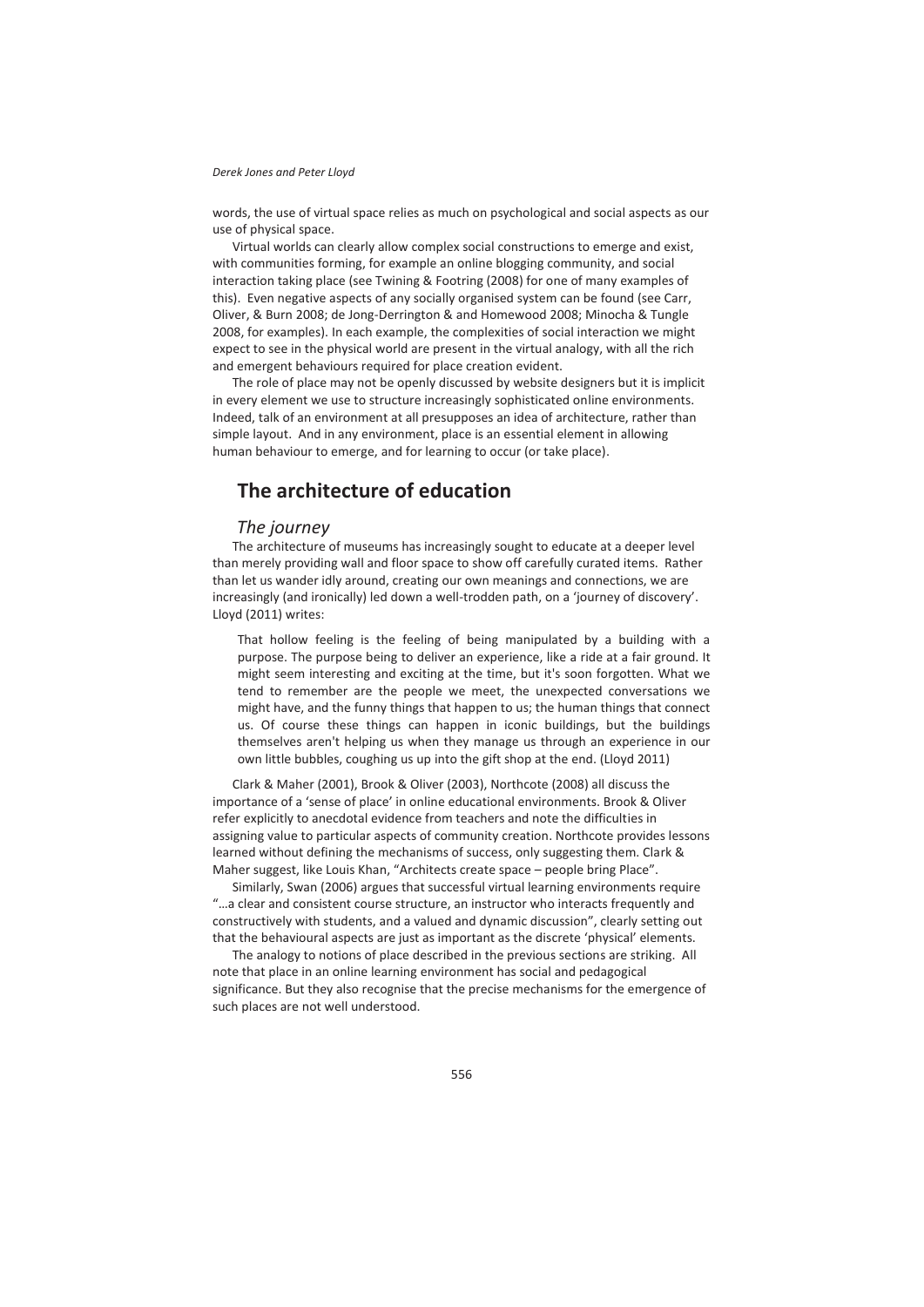A counter argument may be applied to learning designs. Why should we hope that speculative, context-less information should be meaningful without the opportunity for place-making, interpretation, value and all those other necessary human desires expressed by Khan's vision of architecture or Alexander's rich 'city unit' that go to reinforce a deeper learning experience, rather than providing something like entertainment?

### *Stopping along the way*

The core element in most virtual learning environments is information, usually static and displayed as a hierarchy. In terms of information architecture, this is a spatial pattern that we are all familiar with from early education onwards. A simple analogy is a book, where the title, content and chapters form an immediately recognisable 'map' of what can be expected.

Making use of these sorts of analogies makes a lot of sense but care does have to be taken. If we are creating a large learning environment, say of a year's worth of material, this does leave us with a very big book indeed. In response to this, we might then divide up the material into several 'books', each with a certain theme, logic or shape. These might then be collected together and presented to students as a structured set of information.

But this perhaps misses the fact that orientation to learning material occurs in other non-linear ways – just as place-making in towns and cities relies on more than road layouts and landmarks. Successful students do not simply spend their time taking in learning materials in a linear fashion – they spend time making *sense* of learning materials. It is certainly true that a spatial, cognitive map of information may be formed but it is argued that, just as with our physical environment, this map is personal as well as rational. We may see the overall structure but we also overlay this with detail that allows us to relate to that structure at different scales. Just as the good author takes care to present their work in a way that avoids cognitive dissonance, they also allow the possibility of cognitive resonance with the structure and form. Moreover, it is possible to make active use of such cognitive structures to support the learning material itself.

Online courses are now emerging at an incredible rate but many only provide information repositories that are not designed for active student learning. In other words, they are virtual analogies of passive, information-based learning models that often offer very little opportunity to embody any of the knowledge they seek to impart. It may seem very obvious to state it, but the quality of online learning courses has an impact on the students' experiences and learning outcomes (Tallent-Runnels et al 2006).

In Urban planning, Alexander suggests that prediction of, and planning for, place is simply too complex to be represented, far less designed. Similarly, many of the notions discussed thus far are complex ones without precise and predictable mechanisms that can be used directly. But what we are able to do is provide the *opportunity* for these elements to emerge and ensure the robustness of objects to allow their adaption to human needs and changing desires.

This notion of opportunity is important with respect to learning design and one that all teachers will recognise instinctively. Opportunities for small learning events happen all the time in any classroom and the reactive teacher makes use of them constantly. It is argued that emergent and complex opportunities are required to engender this in learning place design. Alexander's 'city units' or what Schön (1987) terms the 'right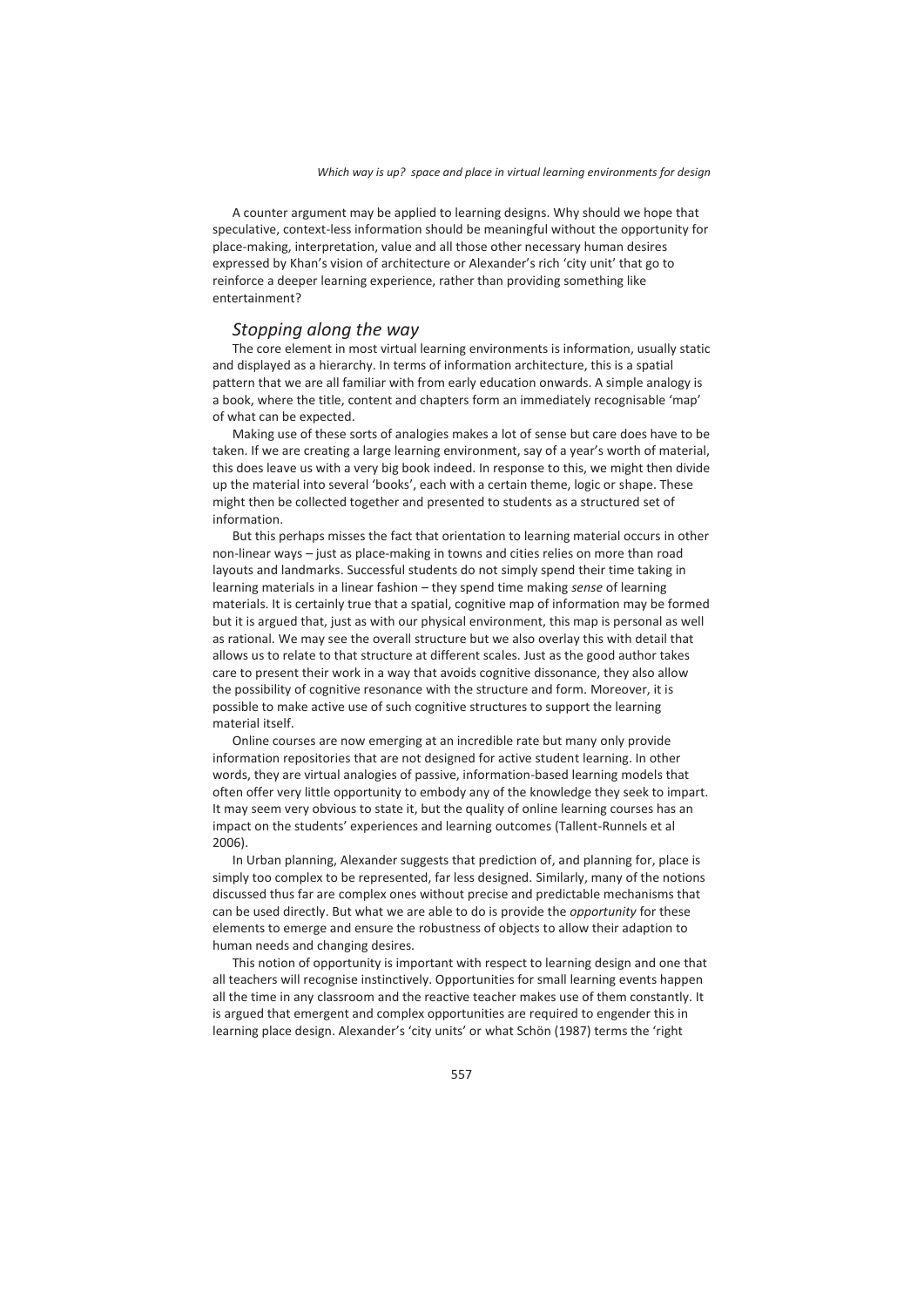sorts of experiences' are both examples of emergent conceptions relating to place. They cannot be predicted entirely but the opportunities themselves can be tacitly encouraged by the virtual architecture.

There is a difference, then, between thinking that you have created 'place' and knowing that you have only provided the opportunity for it to emerge.

## *The destination*

Education can be argued to rely entirely on the generation of conceptions - not simply the transfer of facts, and that is especially true for design education. In fact, information transfer is arguably the least part of the education of a designer. Whether we call it Problem Based Learning, Constructivist Learning or Personal Learning Environments, they focus on the generation of conceptions in the mind of the student. The transfer of information is of a lower priority to how that information may be applied or how meaning may be derived from it.

It is worth noting that this is not limited to virtual worlds and is certainly not new despite the latest names or acronyms. We can all reflect on physical learning events that have stayed with us throughout our lives and might recall a specific teacher at school, a particular subject (or even concept) and certainly the sense of place of that interaction; a provocative question posed in a lecture theatre and the spectacle of challenge and explanation. It is argued that these types of memorable events, are the phenomenon or conception that is the thing remembered.

A virtual and physical example is provided by Jornet and Jahreie (2011) where the entire design process was driven by the desire to create 'place' and acknowledging the complexity that is embodied in such a term. Interestingly, the authors recognise and actively take advantage of precisely this difficulty, considering the design process in the project study as a "learning process". This affirms what many designers know intuitively - the process of design is one of incompleteness where discovery and emergence are essential. But in this particular case study it was essential in both defining the shared conception and resolving its designed solution.

A similar argument is made by Jones (2011), where the generation of the conception in architecture and online learning design is advocated to be the primary consideration for designers of those environments. Clearly, the conscious design of richer learning environments (physical and virtual) requires much more than simply providing the building components alone.

# **500 students in a building**

#### *Welcome to YOUR building*

The Open University course U101, *Design Thinking: Creativity for the 21<sup>st</sup> Century<sup>1</sup> is* based firmly on design education as 'reflection-in-action' after Schön (1987) as well as design thinking principles in general (Lloyd in press). As such, it deals with difficult concepts and issues, such as uncertainty, creativity and personal development. Over three years of running the course it is clear from student feedback that there is a significant emotional attachment to the experience of learning - both positively and negatively.

 $\overline{a}$ 

<sup>&</sup>lt;sup>1</sup> http://www3.open.ac.uk/study/undergraduate/course/u101.htm.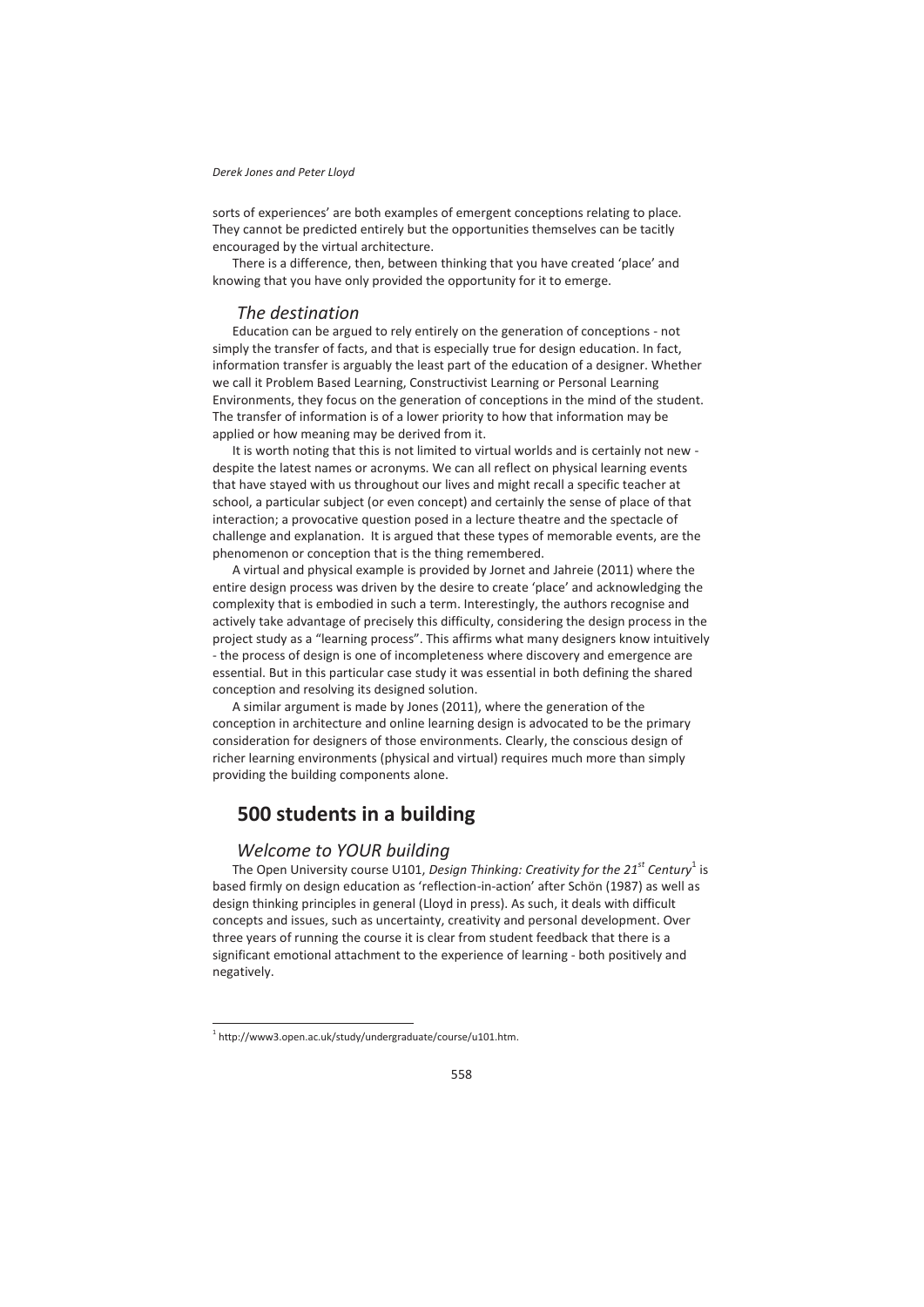On the one hand there are students who reject the course completely, struggling to come to terms with the ideas, activities and learning intentions. This response is usually initiated early in the course when students first come across ideas that are contrary to their world-view. For example, the playful nature of early activities is intended to instigate a simple cognitive response in students: thinking through doing (Schön's 'reflection-in-action'). The nature of these activities can be seen, by some students, as trivial and without any value or meaning to them personally. The personal reaction of these students is one of confusion, irritation and even anger, strongly suggestive of Relph's 'outsideness' of place (Seamon & Sowers 2008).

On the other hand, there are those students who respond to these activities in the opposite way - extending them to mean something personally valuable and taking far deeper lessons from them as a result. The phrase 'life-changing' is one that is encountered in feedback from these students, and is equally suggestive of Relph's 'insideness' of place.

In both cases, there is clearly a personal and profound reaction to the material presented that has an emergent quality. The challenge for designers of places of design education are significant with respect to this aspect of place - to generate place that allows the change of thinking required. From experience in developing the educational environment for U101, it tends to be the little things that really matter in this respect and, like place itself, these are varied, complex and very difficult to articulate.

For example, the tone of learning content, attitude towards student interactions, and even the graphic design of course elements are all thought to play a part in setting an overall character of the education. Indeed, one of the central learning elements of the course is the personification of a conception of design thinking - that of creative and analytical thinking, represented by two characters, Lola and Sam respectively. The fact that the identity of the module generated by the course code logo also happens to spell Lola when turned through 180 degrees further reinforces this conception in many students. This conception in itself leads to students referring to the course itself as Lola and even themselves as 'Lola-ites'. The identification or projection of the personal in this way indicates that a more valuable transaction is taking place between the student and learning material.

#### *Find your way around*

The cognitive, spatial map of U101 is central to its operation. When Alexander's 'network' elements are considered with respect to student use, a complex structure appears behind the larger, simple one. Online content can be very linear in structure simply because we tend to only view one discrete element at a time and this can be particularly true of traditional content. With the rapid development of web 2.0 technologies, the interleaving and connectedness of these elements has taken a huge step forward. The difference is not simply one of doing away with linearity, it is one of introducing Alexander's 'semi-lattice' structures by allowing dimensions of relationship to form (recommendations, trending, networks of attention).

U101 makes use of a range of these elements in a particular way that breaks up the linearity of mode (or medium) of communication. A piece of written content, for example, is 'interrupted' by a video considering a particular aspect, or is followed by an activity that requires the student to act in a different mode of thinking; or embeds a portal to another part of the environment. The key feature here is that the content is of a particular granularity and complexity that encourages a diversity of activity which leads to an emergence of richer learning events.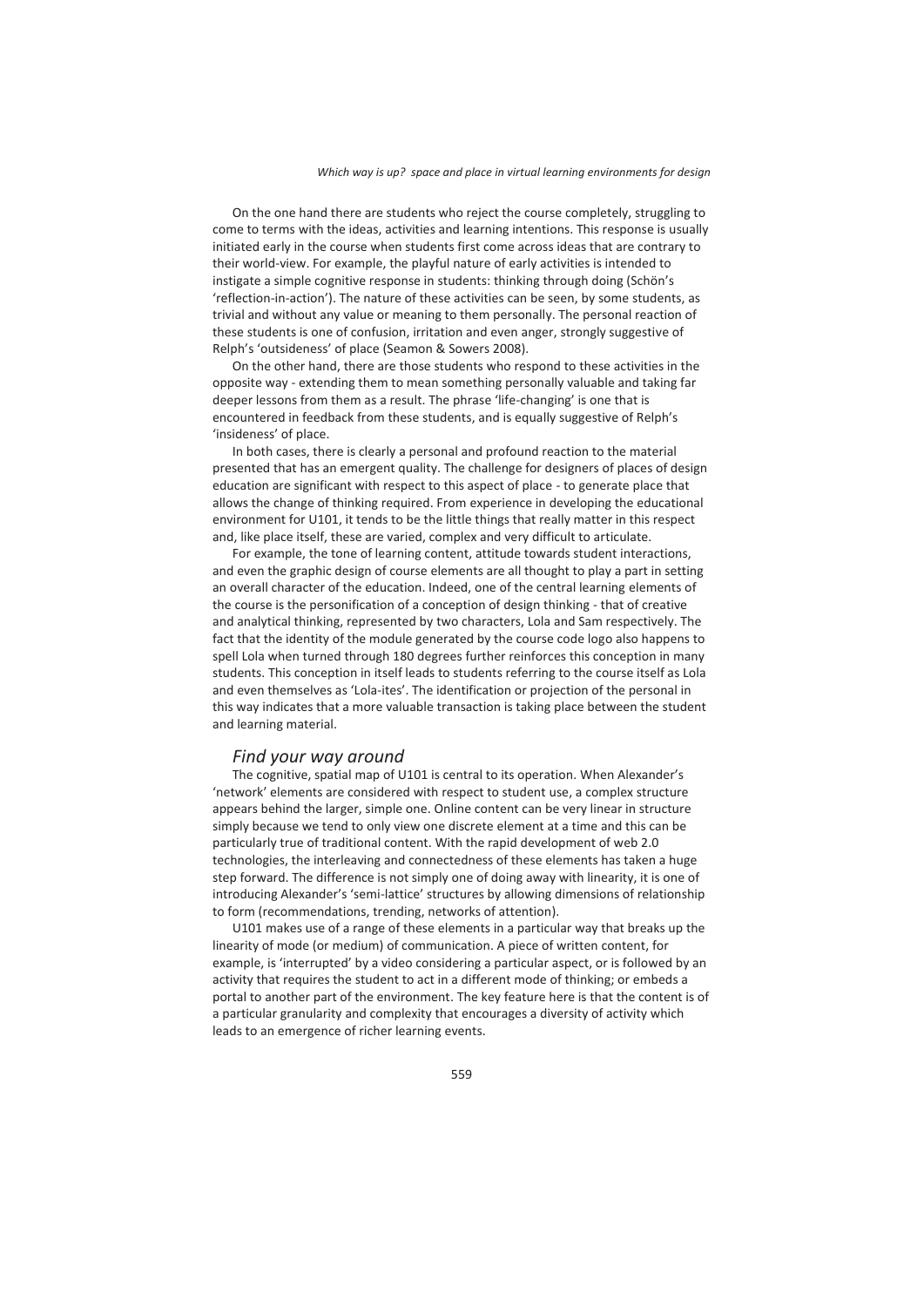This will be of no surprise at all to any teacher of design - precisely the same rich events are the very reason for the design studio. They are the material artefacts that make up Schön's 'right sorts of experiences'. It is perhaps this blend of complexity discovered through a simple 'map' that allows this to take place.

## *Make yourself at home*

In design education specifically, Schön refers to the 'place of safety', meaning the studio as a place where the student can feel secure in the knowledge that they may try things without the fear of failure (either physically or psychologically). This is an essential aspect of learning the practice of design, where failure is a valuable part of the process. Engendering this as part of an educational environment is more to do with people, psychology and social 'events' than the simple physical space or layout itself. It is also important for the space not to reinforce feelings of failure by making navigation and wayfinding difficult or to generate a feeling of exposure beyond which the student feels uncomfortable.

This last point about exposure could be applied to the architectural and urban design concepts of private/public space, where the degree to which we feel enclosed or exposed, isolated or connected is considered. It is argued that the individual elements provided to support learning on the course generate complex overlaps of place, allowing students to identify with elements that are private (their relationship with their tutor and the activities that provide this), semi-private (relationships formed with particular students across specific places), semi-public (activities at a tutor group level in particular places) and public (activities at course level in particular places). The social networks formed by students in the course are complex and future research will look at these topologies.

A key aspect of the emergence of these 'layers' of place can be found in OpenDesign Studio (ODS) an online design studio specially developed for U101 – see Lloyd (in press) for further details. Although designed as a key element of the course, what was surprising was the reaction and engagement of students within this place. Tutor feedback from several module presentations confirms that students' interaction with ODS is significant, meaningful and, more importantly, was far greater than anticipated. A genuine personal relationship is generated between students and this environment and it provides critical places within which they can begin to present and enact their ideas as design thinkers.

Schön's place of safety is provided here and it is not simply achieved by functional elements. The materials that support students to use it are all carefully designed to engender this sense of place through behaviour, approach and attitude as much a navigating the space itself. The interaction between students is what makes this a place, indeed what makes it a place at all.

This emergence of behaviour and interaction generates something that is greater than the simple information being presented. This in turn leads to a range of alternative tuition opportunities and experiences - both between students as peers and between tutors and students – further enriching the place that is created.

### *Apologies for any inconvenience…*

A key feature of U101 is the fact that it is entirely online, blending learning content that actively changes to react to students' needs and behaviour. In many ways, it is an incomplete construction – just as real world buildings rarely remain the same throughout their lives.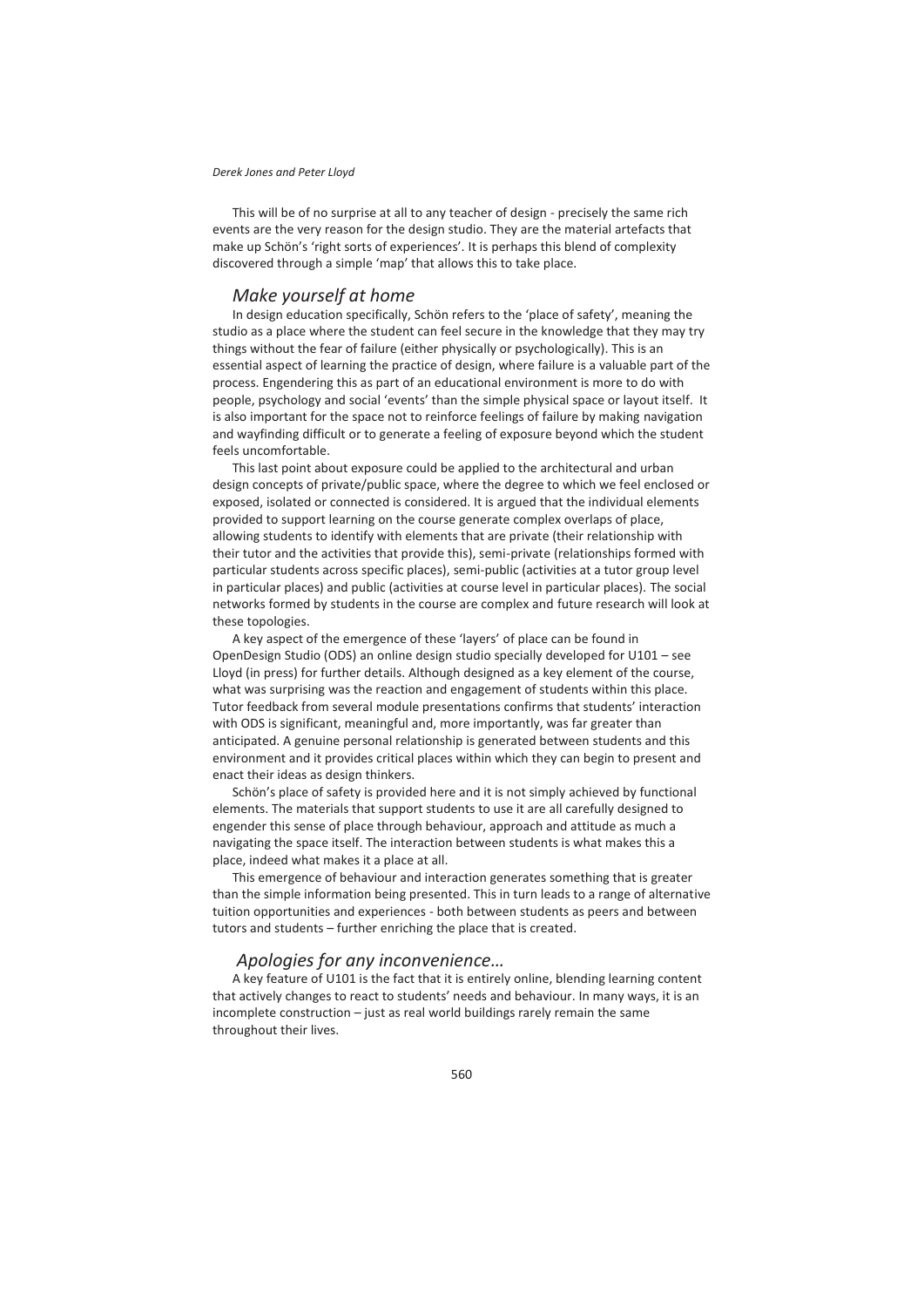In architectural design, the need to allow for emergent or unpredictable human behaviour has been long understood. The classic example is providing 'blank' ground to allow people to create pathways which are then created permanently. Of course, as soon as such pathways are created, further shortcuts are always found by the users of these spaces. Our constant reuse and repurposing of our physical environment is one that can be easily replicated in an online environment. This type of emergent behaviour is found in the planned places of the course, such as ODS and the forums but it also occurs at a larger scale, introducing possibilities of more complex 'crowd' behaviours.

Students on U101 are encouraged to find problems with the course and, more importantly, come up with solutions. A trivial example would be the reporting of broken links where a student might discover the problem and then come up with alternative sources. This is often followed by a discussion about the relevance of the content, what is actually intended by it, and ultimately change to the course itself. But the fact that students can then see that their ideas and opinions are taken account of, and that this is then acted upon in changing the course, means that they now 'own' a part of that place. They are not simply inhabiting it – they are creating it.

## **Conclusion**

We have repeatedly come across research that struggles with the articulation of a definition of place without resorting to the intangible and descriptive - inferring and relying on the fact that the reader *understands* what is meant without *articulating* what is meant. Deliberate place creation, it seems, is not something that is predictably possible through particular, prescriptive elements of design. Rather, it seems to depend on descriptive, intuitive and process-oriented acts of design.

We have considered several elements that seem to allow place to emerge and these notions of place are not simply defined by their physical or literal characteristics. In each one, the proper sense is only achieved by considering the meaning and value that is brought by the users of those notions and we find that they are dynamic and emergent qualities. Using a language of design, in this case architecture and urban design, it is possible to conceptualise these elements and use this discussion as a basis for the design of such places. The language of design is as much about the *process* of design as it is the object designed. By engaging in design thinking as process we are able to take into account much more than the object of design itself, allowing the emergence of genuinely meaningful places of education.

One of the mistakes that can be made in design is that we assume the object designed is complete at some particular point. But the lesson of our built environment is very much the opposite - the design process continues as the new house owner creates a home: converts space to place. The endless iterations of personalisation, adaption to circumstances or simply responding to our physical needs continues long after the original designer has left the building.

Ultimately, what we seek in education is this continual development of conceptions of place, where we enable the same embodied understanding that allows us to conceptualise which way is up. Bachelard (1984) claimed that the home was a place of dreaming, an essential place for the mind as much as the body. Surely the place of learning should be no less important.

## **References**

Alexander, Christopher. 1966. "A City Is Not a Tree". *City* 122 (1): 58–62.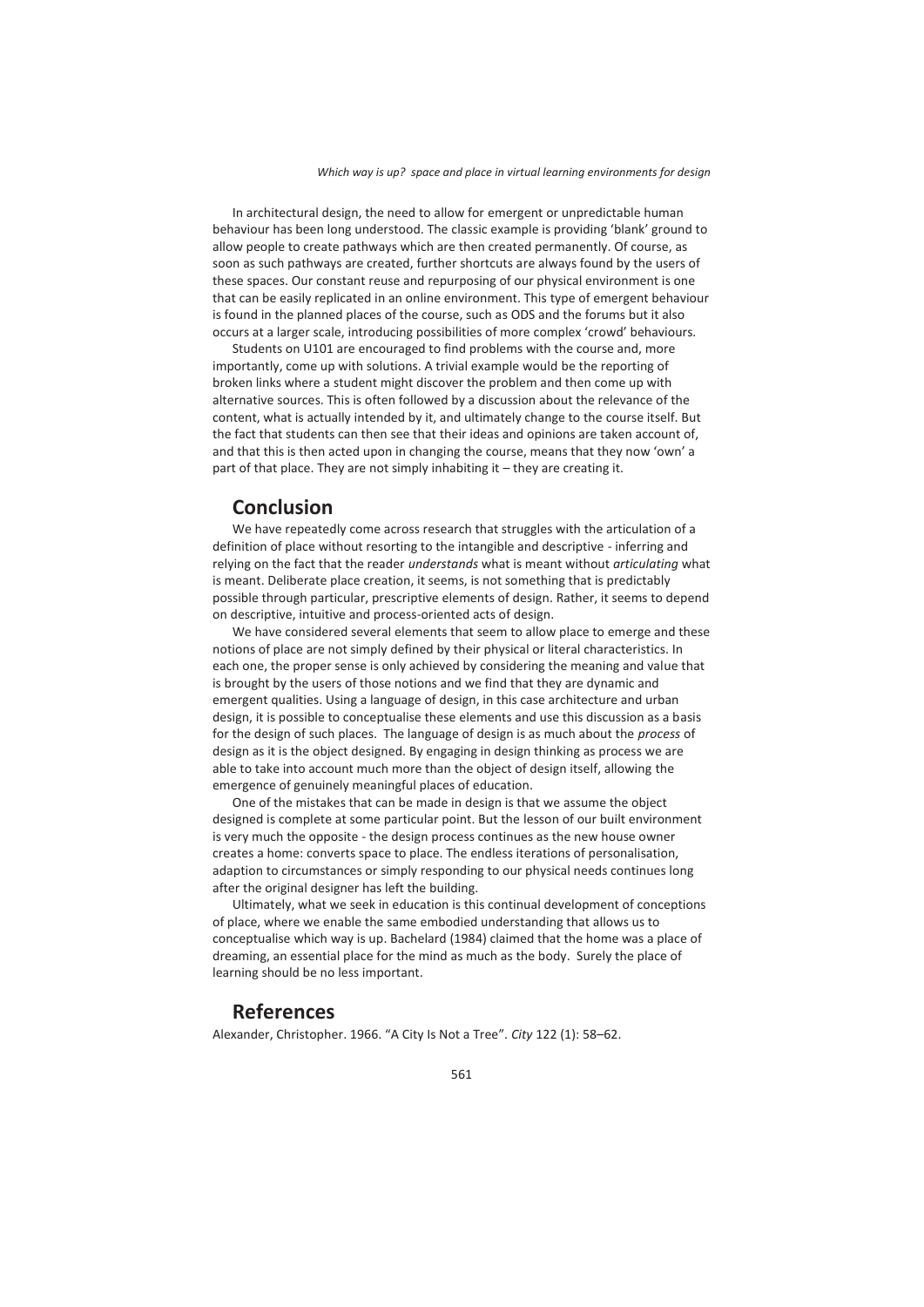Bachelard, Gaston. 1984. *The Poetics of Space*. Beacon Press Books.

- Bloomer, Kent, and Charles W. Moore. 1977. *Body, Memory, and Architecture*. New Haven: Yale University Press.
- Brook, Chris, and Ron Oliver. 2003. "Online Learning Communities: Investigating a Design Framework". *Australian Journal of Educational Technology* 19 (2): 139–160.

Carlson, L., C. Holscher, T. F. Shipley, and R. C. Dalton. 2010. "Getting Lost in Buildings". *Current Directions in Psychological Science* 19 (5) (October 12): 284–289.

Carr, D, M Oliver, and A Burn. 2008. "Learning, Teaching and Ambiguity in Virtual Worlds." In *Learning in Virtual Environments International Conference*, Open University, Milton Keynes: 83–93.

Clark, S, and M L Maher. 2001. "The Role of Place in Designing a Learner Centred Virtual Learning Environment". In *Computer Aided Architectural Design Futures 2001: Proceedings of the Ninth International Conference Held at the Eindhoven University of Technology, Eindhoven, the Netherlands, on July 8-11, 2001*, 1:187. Springer Netherlands.

Coyne, Richard. 2003. "Mindless Repetition: Learning from Computer Games". *Design Studies* 24 (3) (May): 199–212.

Dalton, Ruth, Jorge Bazan, Xiang Liu, Lindsay Migoski, and Donghoon Yang. 2002. "Through a Glass Darkly: a Case for the Study of Virtual Space". In *90th Association of Collegiate Schools of Architecture (ACSA)*.

Egan, John. 1998. *Rethinking Construction*. London.

- Hertzberger, Herman. 1991. *Lessons for Students in Architecture*. 010 Uitgeverij.
- de Jong-Derrington, M, and B Homewood. 2008. "Get Real This Isn't Real, It's Second Life Teaching ESL in a Virtual World". In *Learning in Virtual Environments International Conference*, Open University, Milton Keynes: 106–120.

Jones, Derek. 2011. "An Alternative (to) Reality". In *The Proceedings of the Researching Learning in Immersive Virtual Environments Conference*, ed. Anna Peachey, Milton Keynes: Open University: 113–121.

Jornet, Alfredo, and Cecilie F Jahreie. 2011. "Designing for Immersive Learning Environments Across Schools and Science Museums . Conceptualisations of Space". In *ReLIVE11 Researching Learning in Immersive Virtual Environments*, 122–131.

- Lakoff, George, and Mark Johnson. 1981. *Metaphors We Live By*. University of Chicago Press.
- Lloyd, Peter. 2011. "The Secret Life of Buildings: Designed for Play", Channel 4 Television, http://tinyurl.com/c5hqrf7
- Lloyd, Peter (in press) "Embedded Creativity: Teaching Design Thinking via Distance Education", *International Journal of Technology and Design Education*, http://tinyurl.com/d89qxj2
- Minocha, S, and R Tingle. 2008. "Socialisation and Collaborative Learning of Distance Learners in 3-D Virtual Worlds". In *Learning in Virtual Environments International Conference*, Open University, Milton Keynes: 216–227.
- Northcote, Maria. 2008. "Sense of Place in Online Learning Environments". In *Proceedings Ascilite Melbourne 2008*, 676–684.
- Oldenburg, Ray. 1999. *The Great Good Place: Cafes, Coffee Shops, Bookstores, Bars, Hair Salons, and Other Hangouts at the Heart of a Community*. Marlowe & Co.

Schon, Donald. 1987. *Educating the Reflective Practitioner*. San Francisco: John Wiley and Sons.